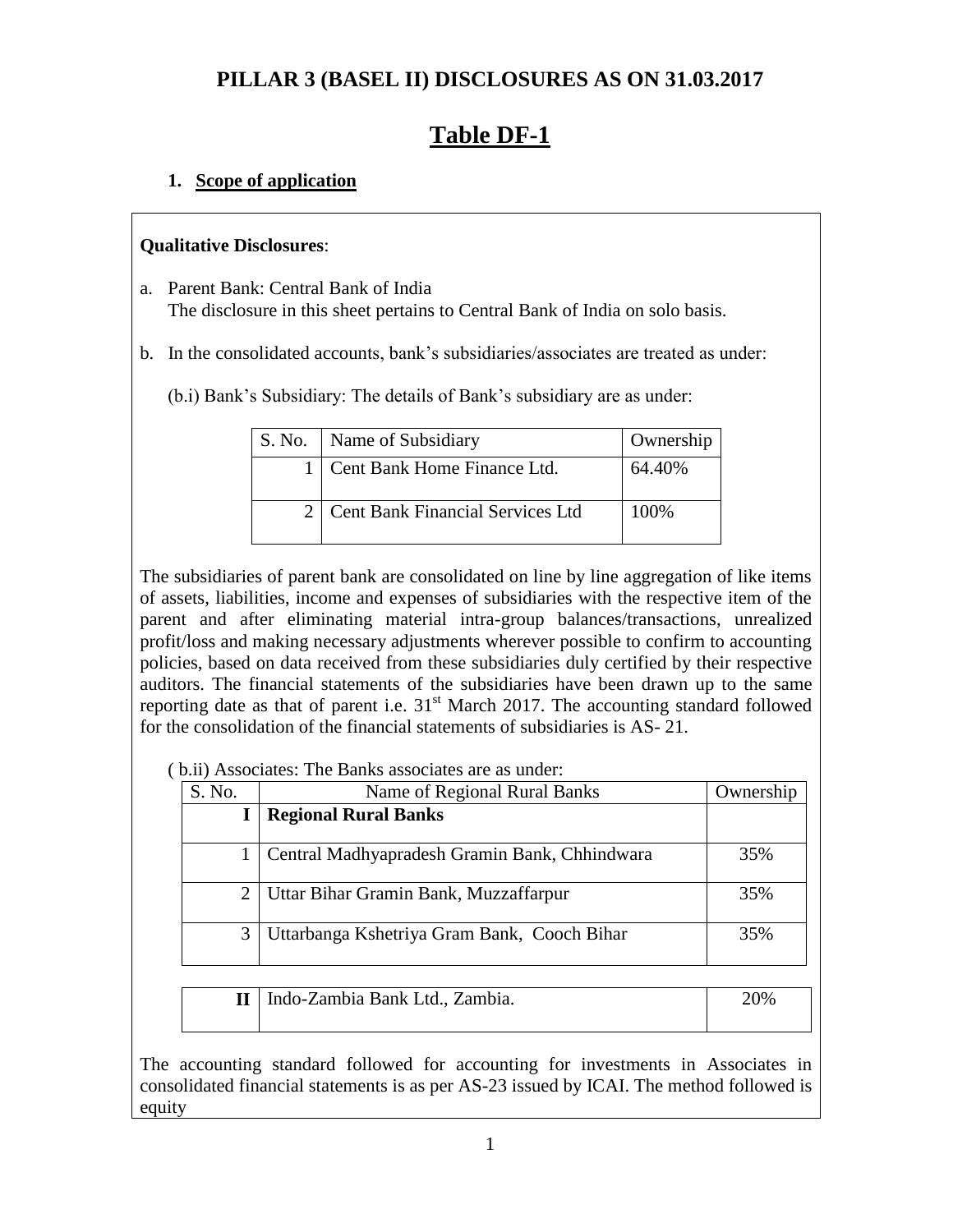The financial statement of INDO Zambia Bank Ltd., considered as an associate has been prepared in accordance with the International Financial Reporting Standard. All Regional Rural Bank and one associate are in the nature of financial entities.

For computation of CRAR of the Bank, investment in Subsidiaries and Regional Rural Banks are deducted from Tier I and Tier II capital equally.

CRAR is calculated for bank on standalone basis.

### **Quantitative Disclosures**

c) The aggregate amount of capital deficiencies in all subsidiaries not included in the consolidation i.e. that are deducted and the name(s) of such subsidiaries: NIL

(d) The aggregate amounts (e.g. current book value) of the bank"s total interests in insurance entities, which are risk-weighted as well as their name, their country of incorporation or residence, the proportion of ownership interest and, if different, the proportion of voting power in these entities is NIL.

# **Table DF-2**

# **2. Capital structure**

#### **Qualitative Disclosures**

#### a) **Equity capital**

The bank has authorized capital of Rs.5000.00 Crore as on  $31<sup>st</sup>$  March2017the bank has issued, subscribed and paid up equity capital of Rs.1902 crore, constituting 1902170964 Number of shares of Rs.10 each.

 Out of this, 81.28% shareholding constituting 1546139179 numbers of equity shares is with the Government of India as of  $31<sup>st</sup>$  March 2017.

#### **2.1 Debt capital instruments**

#### 2.2.1 **Details of TIER I Capital**

| <b>TIER I</b><br><b>CAPITAL</b> | <b>ISSUE</b><br><b>DATE</b> | <b>PERIODS</b><br><b>IN MONTH</b> | <b>DATE</b><br>OF<br><b>REDEMPTION</b> | <b>AMOUNT</b><br>$\cdot$ In<br>Crores) | <b>INTEREST RATE</b> |
|---------------------------------|-----------------------------|-----------------------------------|----------------------------------------|----------------------------------------|----------------------|
| <b>IPDI</b>                     | 28.09.2012   Perpetual      |                                   | Perpetual                              | 139.10                                 | 9.40% p.a.           |
|                                 |                             |                                   | <b>TOTAL</b>                           | 139.10                                 |                      |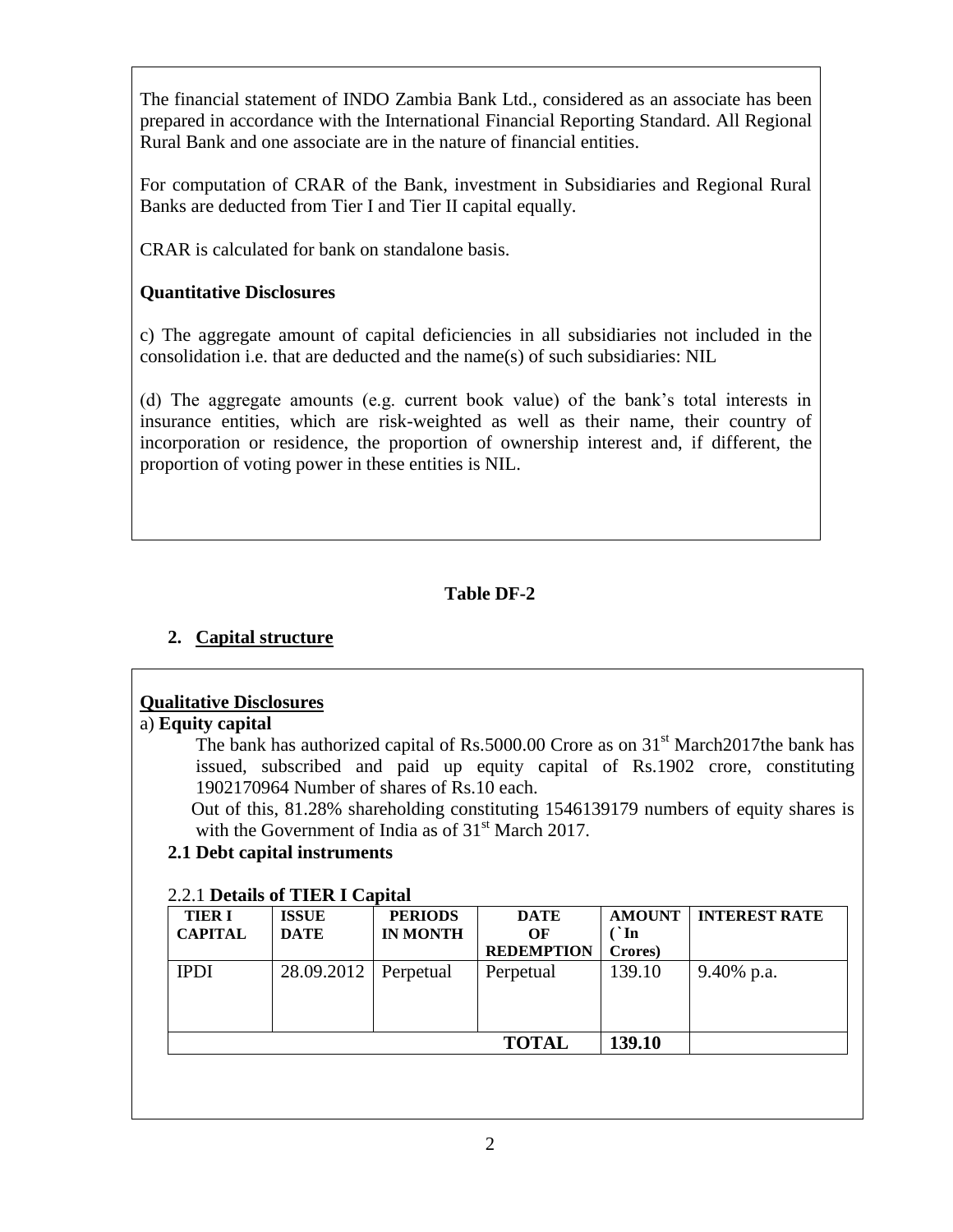|                      | 2.2.2<br><b>Details of Upper TIER II Bonds</b> |                   |               |                                   |  |  |
|----------------------|------------------------------------------------|-------------------|---------------|-----------------------------------|--|--|
| <b>SERIES</b>        | <b>ISSUE</b>                                   | <b>DATE OF</b>    | <b>AMOUNT</b> | <b>INTEREST RATE</b>              |  |  |
|                      | <b>DATE</b>                                    | <b>REDEMPTION</b> | (In Crores)   |                                   |  |  |
| Upper                | 14.11.2008                                     | 14.11.2023        | 300.00        | 11.45% p.a.                       |  |  |
| Tier II              |                                                |                   |               | Step up of 50bps from $11th$ year |  |  |
| $(Sr-I)$             |                                                |                   |               | $(11.95\%$ till maturity)         |  |  |
|                      |                                                |                   |               |                                   |  |  |
| Upper                | 17.02.2009                                     | 17.02.2024        | 285.00        | 9.40% p.a                         |  |  |
| Tier II              |                                                |                   |               | Step up of 50bps from $11th$ year |  |  |
| $(Sr-II)$            |                                                |                   |               | (9.90% till maturity)             |  |  |
| Upper                | 23.06.2009                                     | 23.06.2024        | 500.00        | 8.80% p.a.                        |  |  |
| Tier II              |                                                |                   |               | Step up of 50bps from $11th$ year |  |  |
| $(Sr-III)$           |                                                |                   |               | (9.30% till maturity)             |  |  |
| Upper                | 20.01.2010                                     | 20.01.2025        | 500.00        | 8.63% p.a.                        |  |  |
| Tier II              |                                                |                   |               | Step up of 50bps from $11th$ year |  |  |
| $(Sr-IV)$            |                                                |                   |               | (9.13% till maturity)             |  |  |
| Upper                | 11.06.2010                                     | 11.06.2025        | 1000.00       | 8.57% p.a.                        |  |  |
| Tier II              |                                                |                   |               | Step up of 50bps from $11th$ year |  |  |
| $(Sr-V)$             |                                                |                   |               | (9.07% till maturity)             |  |  |
| Upper                | 21.01.2011                                     | 21.01.2026        | 300.00        | $9.20\%$ p.a.                     |  |  |
| Tier<br>$\mathbf{I}$ |                                                |                   |               | Till redemption                   |  |  |
| $(Sr-VI)$            |                                                |                   |               |                                   |  |  |
|                      |                                                | <b>TOTAL</b>      | 2885.00       |                                   |  |  |

#### **2.2.3 Details of Subordinated Bonds**

| Lower         |   | <b>ISSUE</b> | DATE OF           | <b>AMOUNT</b> | <b>INTEREST RATE</b> |
|---------------|---|--------------|-------------------|---------------|----------------------|
| Tier          | Н | <b>DATE</b>  | <b>REDEMPTION</b> | In Crores)    |                      |
| <b>SERIES</b> |   |              |                   |               |                      |
|               |   |              |                   |               |                      |
| XII           |   | 03.03.2008   | 03.05.2017        | 389.10        | $9.20\%$ p.a.        |
| <b>XIII</b>   |   | 10.02.2009   | 10.04.2018        | 270.00        | 9.35% p.a.           |
| XIV           |   | 21.12.2011   | 21.12.2026        | 500.00        | 9.33% p.a.           |
|               |   |              |                   |               |                      |
|               |   |              | <b>TOTAL</b>      | 1159.10       |                      |

# **2.2.4 Details of Basel III Compliant Bond –Tier 2**

| Tier<br><b>SERIES</b> | <b>ISSUE</b><br><b>DATE</b> | DATE OF<br><b>REDEMPTION</b> | <b>AMOUNT</b><br>In Crores) | <b>INTEREST RATE</b> |
|-----------------------|-----------------------------|------------------------------|-----------------------------|----------------------|
| SR <sub>I</sub>       | 08.11.2013                  | 08.11.2023                   | 1000.00                     | $9.90\%$ p.a.        |
| <b>SRII</b>           | 07.03.2017                  | 07.05.2027                   | 500.00                      | $8.62\%$ p.a.        |
|                       |                             | <b>TOTAL</b>                 | 1500.00                     |                      |

# **Quantitative Disclosures**

|                                                    | Rs. in crores |
|----------------------------------------------------|---------------|
| b) Tier 1 capital                                  | 12358         |
| with separate disclosure of:                       |               |
| paid-up share capital<br>$\blacksquare$ .          | 1902          |
| ٠<br>reserves                                      | 12822         |
| innovative instruments: $IPDI -$<br>$\blacksquare$ | 139           |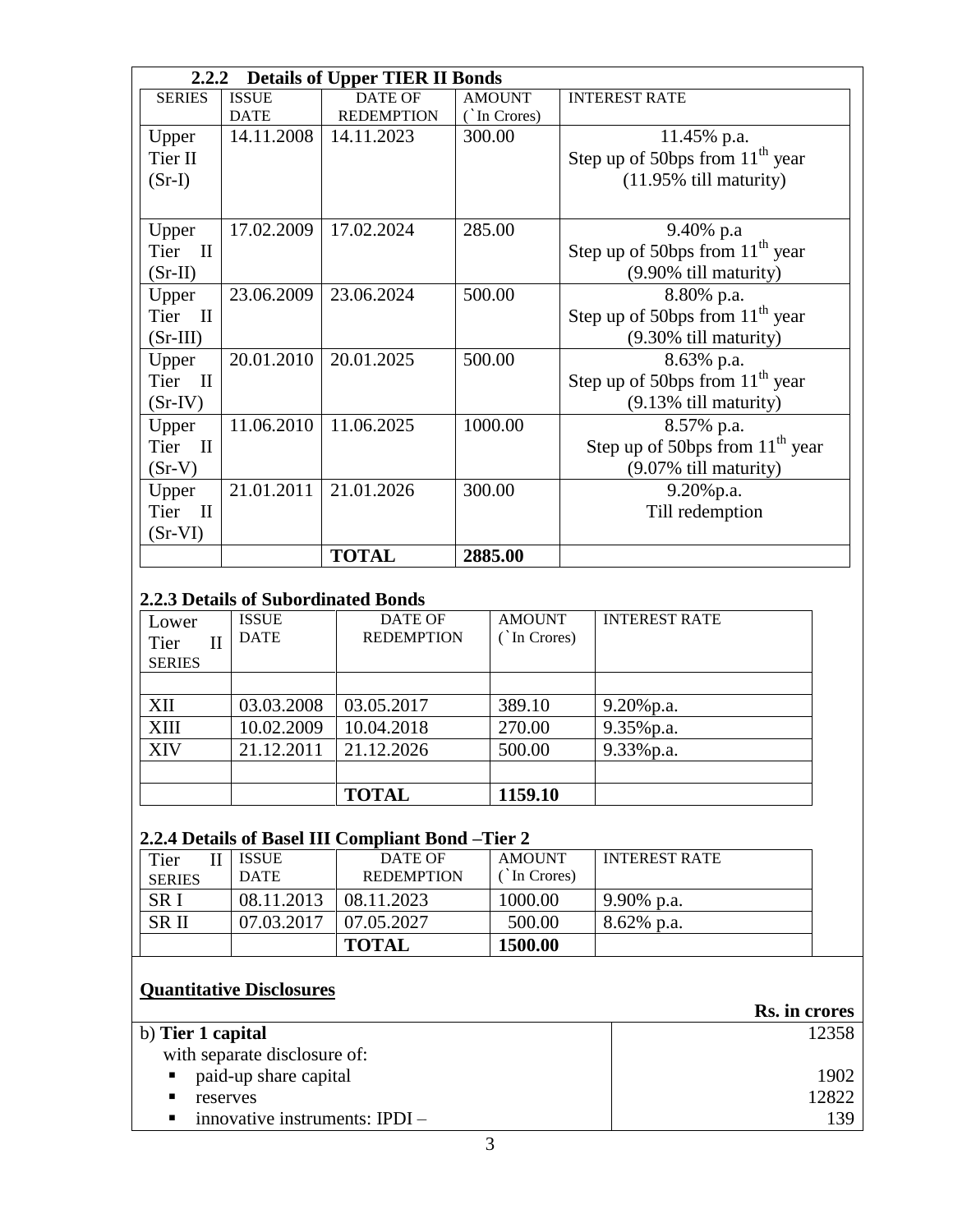| amounts deducted from Tier 1 capital                               |            |
|--------------------------------------------------------------------|------------|
| investments                                                        | 152        |
|                                                                    |            |
| intangibles - DTA                                                  | 2354       |
| (c) <b>Tier 2 capital</b> (net of deductions from Tier 2 capital): | 7112       |
|                                                                    |            |
| (d) Debt capital instruments eligible for inclusion in             |            |
| <b>Upper Tier 2 capital</b>                                        |            |
| Total amount outstanding-                                          | 2885       |
| Of which amount raised during the current year –                   | <b>NIL</b> |
| Amount eligible to be reckoned as capital funds –                  | 2885       |
|                                                                    |            |
| (e) Subordinated debt eligible for inclusion in Lower              |            |
| Tier 2 capital                                                     |            |
| Total amount outstanding –                                         | 2659       |
| Of which amount raised during the current year                     | 500        |
| Amount eligible to be reckoned as capital funds –                  | 2054       |
|                                                                    |            |
| (f) Other deductions from capital –                                |            |
|                                                                    | 152        |
| $(g)$ Total eligible capital.                                      | 19470      |

#### **Table DF-3 Capital Adequacy**

#### **Qualitative disclosures**

(a) A summary discussion of the bank's approach to assess the adequacy of its capital to support current and future activities

The bank carries out regular assessment of its capital requirement from time to time to maintain the capital to Risk Weight Assets Ratio (CRAR) at desired level. The capital plan is reviewed on annual basis to take care of business growth and CRAR.

The bank has adopted standardized approach for credit risk, basic indicator approach for operational risk and standardized duration approach for market risk.

The bank has put in place a well laid down Internal Capital Adequacy Assessment Process to enable the bank to plan its capital requirements in relation to its business projections and to meet the risks inherent in the business. The main objective of ICAAP exercise is to identify and measure the risks that are not fully captured by the minimum capital ratio prescribed under Pillar I; the risks that are not at all taken into account by the pillar I; and the factors external to the bank and to provide capital for such additional risks and to measure an appropriate level of internal capital as per the risk appetite. The bank has also put in place the stress testing policy to measure impact of adverse stress scenario on its CRAR.

The bank reviews the ICAAP on quarterly basis.

Bank has taken initiatives to migrate to advanced approaches for Capital Adequacy Computation, Bank has already appointed the consultant & system integrator vendor for moving to advanced approach.

 **Rs. in Crores**

**Quantitative disclosures**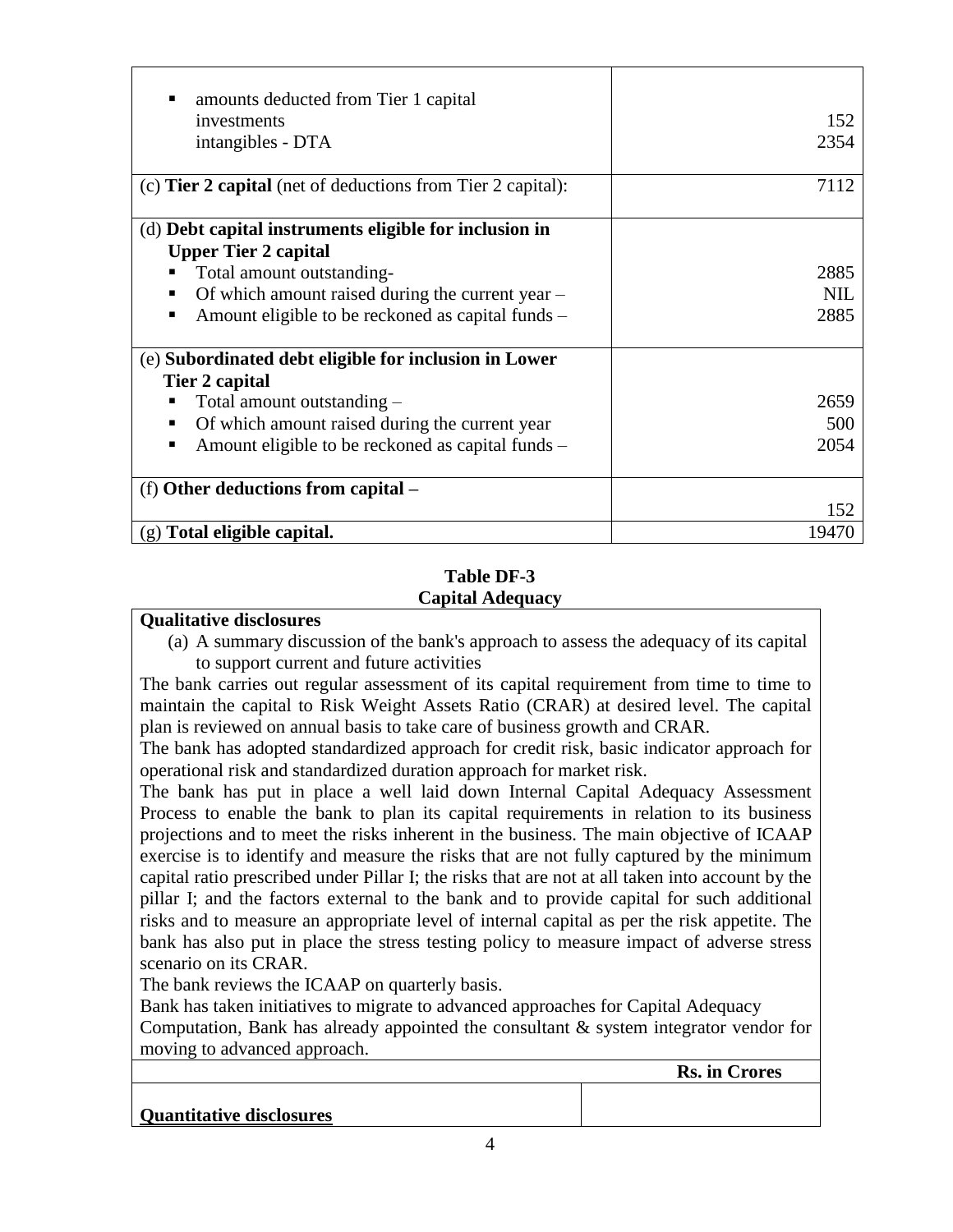| (b) Capital requirements for credit risk at 9%:<br>Portfolios subject to standardized approach –<br><b>Fund based</b><br>Non-fund based<br>Securitization exposures         | 11363<br>1160<br>NIL.   |
|-----------------------------------------------------------------------------------------------------------------------------------------------------------------------------|-------------------------|
| (c) Capital requirements for market risk:<br>Standardized duration approach:<br>- Interest rate risk $-$<br>- Foreign exchange risk (including gold) –<br>- Equity risk $-$ | 736<br>753              |
| (d) Capital requirements for operational risk:<br>Basic indicator approach –<br>$(e)$ Total capital ratio $-$<br>Tier 1 capital ratio                                       | 1181<br>11.28%<br>7.16% |

# **General qualitative disclosure requirement**

A committee of board of Directors regularly oversees the Bank"s Risk Management policies/practices under various risks viz. credit, operational, market etc. The bank also has separate committees for each risk comprising of top executives of bank headed by Chairman and Managing Director/ Executive directors such as Asset liability Management committee, Credit policy Committee, Operational Risk committee. These committees meet at regular intervals throughout the year to assess and monitor the level of risk under various bank operations and initiate appropriate mitigation measures wherever necessary.

The Risk Management Department at central office level which is headed by General Manager; measures, control and manages risk within the limits set by the Board and enforces compliance with risk parameters set by various committees. The General Manager is assisted by Deputy General Manager and a team of Assistant General Managers, Chief Managers, Senior Managers and Managers.

At all zonal offices and Regional office, Risk Managers are posted who act as an extended arm of the Risk Management Department of Central Office.

The bank has in place various policies such as Credit Risk Management Policy, Credit Risk Mitigation and Collateral Management Policy, Stress testing policy, Market Discipline &Disclosure policy, Intra group transaction and exposure policy, Operational risk policy, ALM policy and Investment and Market risk management Policy.

Besides these, the Loan Policy prescribing broad parameters governing loan functions, guidelines on appraisal and evaluation of credit proposals, lending powers of delegated authorities" exposure norms, prudential limits and measures, monitoring and controlling the credit portfolio is also in place.

The Credit Monitoring Department headed by General Manager monitors the loan portfolio, identify special mention accounts and take corrective measures. Loan review mechanism is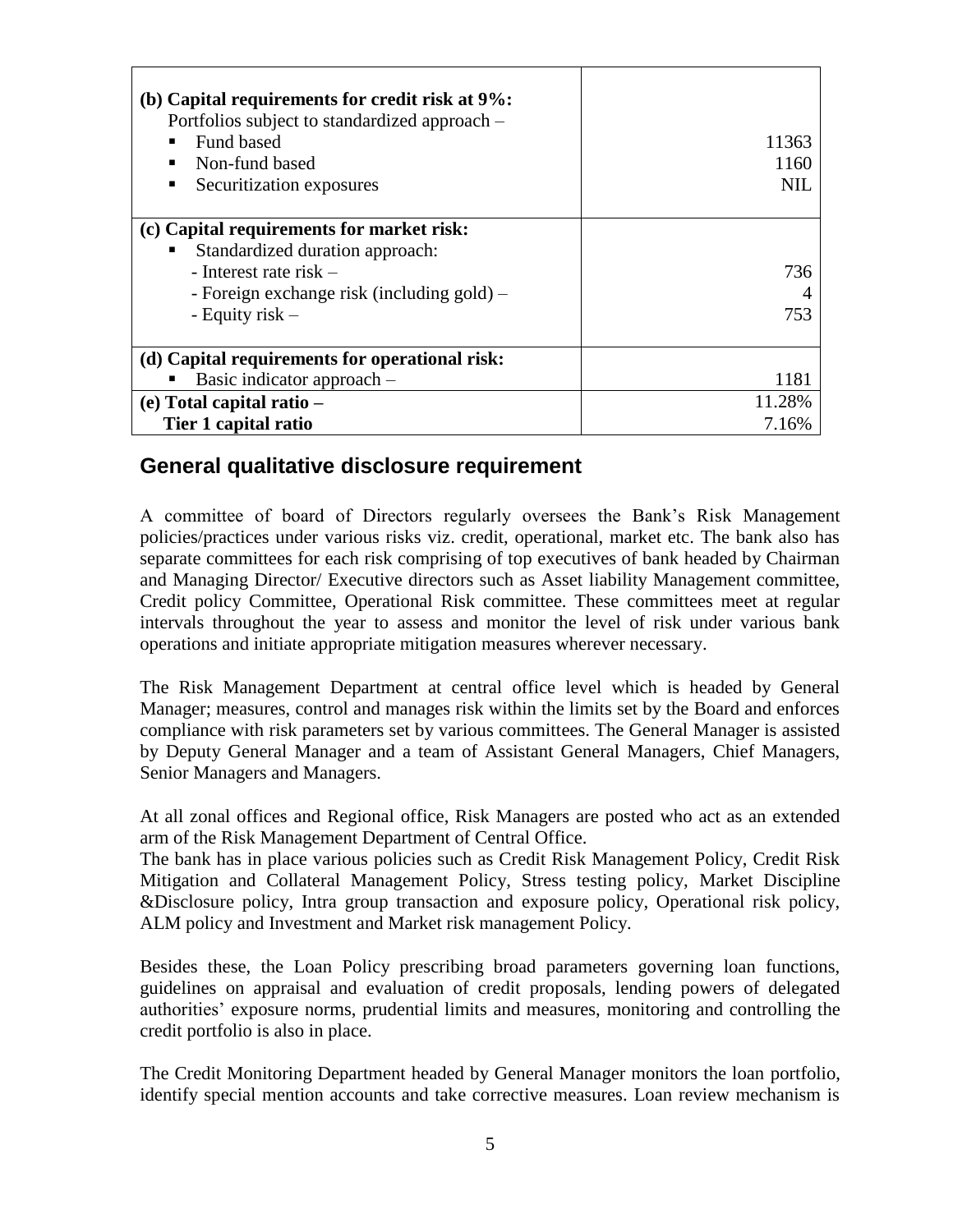also carried out by the department apart from processing and monitoring of accounts under CDR mechanism.

The bank has introduced rating models for various segments of borrowers including retail lending schemes which measures the risk associated with counterparties and helps in credit and pricing decisions. In case of large borrowers, credit risk assessment models evaluate financial risk, Industry risk, Management risk and business risk of the counter party and each of these risks are scored separately then overall rating is accorded to the counter party. Facility rating module is also available in the rating tool. Where parental support is available the same is also factored in rating, if corporate guarantee is available to the borrower. In order to keep the portfolio of Bank as 100% rated, rating scoring sheets for Mudra loan viz Shishu, Kishor & Tarun also introduced.

# **Table DF-4**

#### **Credit risk: General disclosures for all banks**

#### **Qualitative Disclosures**

#### **Credit risk**

Definitions of past due and impaired

A Non Performing Asset shall be a loan or an advance where-

- (i) Interest and/or installment of principal remain overdue for a period of more than 90days in respect of a Term Loan;
- (ii) The account remains out of order for 90 days
- (iii) The bill remains overdue for a period of more than 90days in the case of bills Purchased and Discounted
- (iv) In case of advances granted for Agricultural purposes
	- a) The installment of principal or interest thereon remains overdue for two crop seasons for short duration crops
	- b) The installment of principal or interest thereon remains overdue for one crop seasons for long duration crops
- (v) The amount of liquidity facility remains outstanding for more than 90 days, in respect of a securitization transaction undertaken in terms of guidelines on securitization dated February 1, 2006.
- (vi) in respect of derivative transactions, the overdue receivables representing positive mark to- market value of a derivative contract, if these remain unpaid for a period of 90 days from the specified due date for payment.

#### **Out of Order:**

 An account should be treated as "out of Order" if the outstanding balance remains continuously in excess of the sanctioned limit/drawing power. In cases where the outstanding balance in the principal operating accounts less than the sanctioned limit/drawing power, but there are no credits continuously for 90 days as on the date of balance sheet or credit are not enough to cover the interest debited in the account during the same period.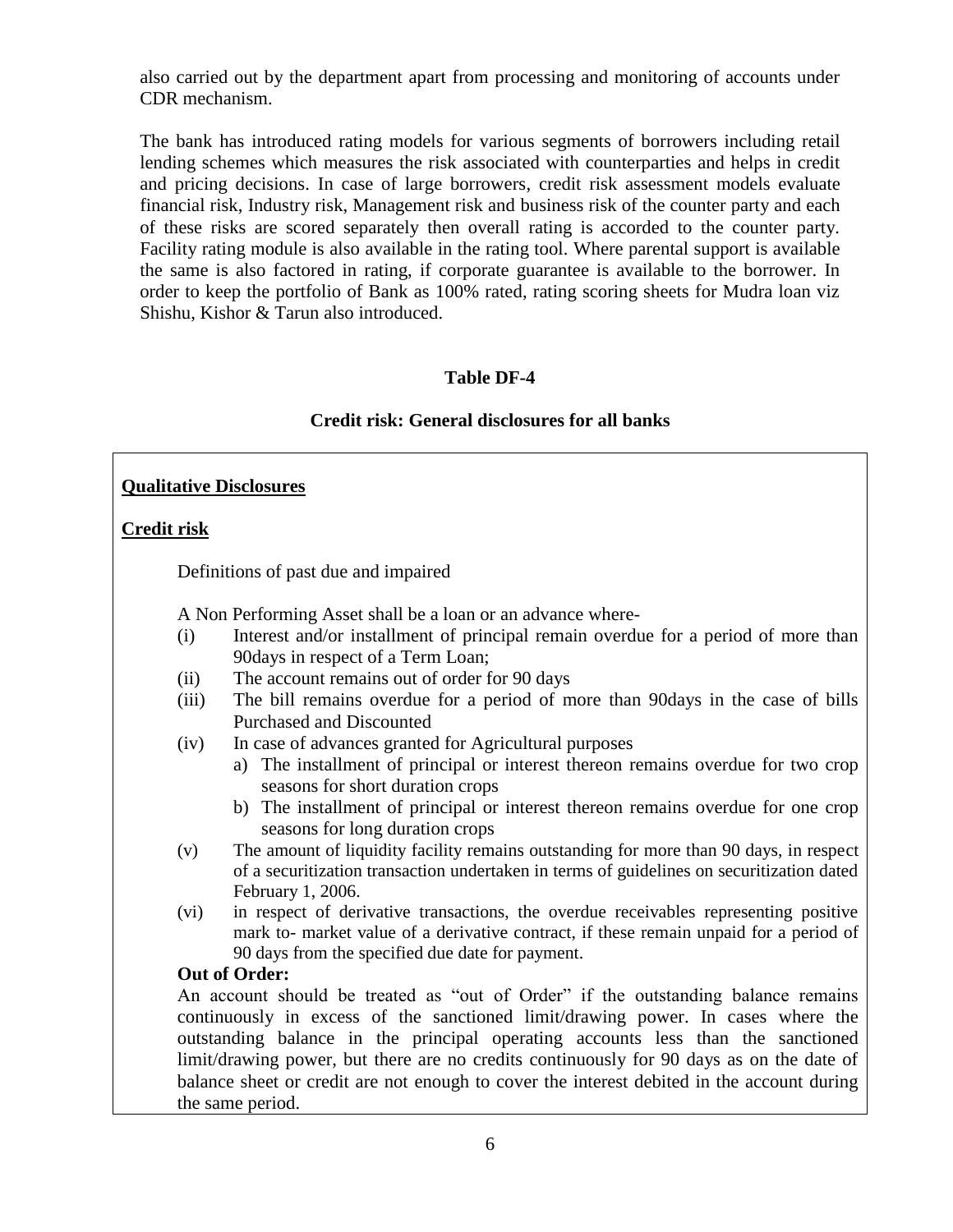#### **Overdue:**

Any amount due to the bank under any credit facility is overdue if it is not paid on due date fixed by the bank.

#### **Credit Risk Management Policy**

Bank has put in place a well-articulated Board approved Credit Risk Policy which is reviewed annually. The policy deals with the following areas:

- Credit risk- definition, Policy and strategy
- Risk identification & measurement,
- Risk grading and aggregation,
- Credit risk rating framework and reporting,
- Risk control and portfolio management,
- Mitigation techniques,
- Target markets and type of economic activity,
- Credit approval authority,
- Country and currency exposure,
- Maturity patterns, level of diversification,
- Cyclical aspect of the economy,
- Credit risk in off balance sheet exposure,
- Credit risk monitoring procedures
- Managing of credit risk in inter Bank Exposure,
- Country risk and other operational matters.

|                                                  | (Rs. in crores) |
|--------------------------------------------------|-----------------|
| <b>Quantitative Disclosures:</b>                 |                 |
|                                                  |                 |
| (a) Total gross credit risk exposures:           |                 |
| Fund based:                                      | 320929          |
| Non-fund based:                                  | 34135           |
| of<br>distribution<br>Geographic<br>( <b>b</b> ) |                 |
| exposures:                                       |                 |
| Overseas<br>п                                    |                 |
| Domestic<br>п                                    | 355042          |
|                                                  |                 |

 $(n)$ 

| <b>Industry Name</b>                  |               |                   |
|---------------------------------------|---------------|-------------------|
|                                       | <b>Funded</b> | <b>Non-Funded</b> |
|                                       |               |                   |
|                                       |               |                   |
| A. Mining and Quarrying $(A.1 + A.2)$ | 214           | 145               |
| A.1 Coal                              | 78            | 140               |
| A.2 Others                            | 136           | 5                 |
| B. Food Processing (B.1 to B.5)       | 7509          | 2677              |
| <b>B.1 Sugar</b>                      | 2946          | 558               |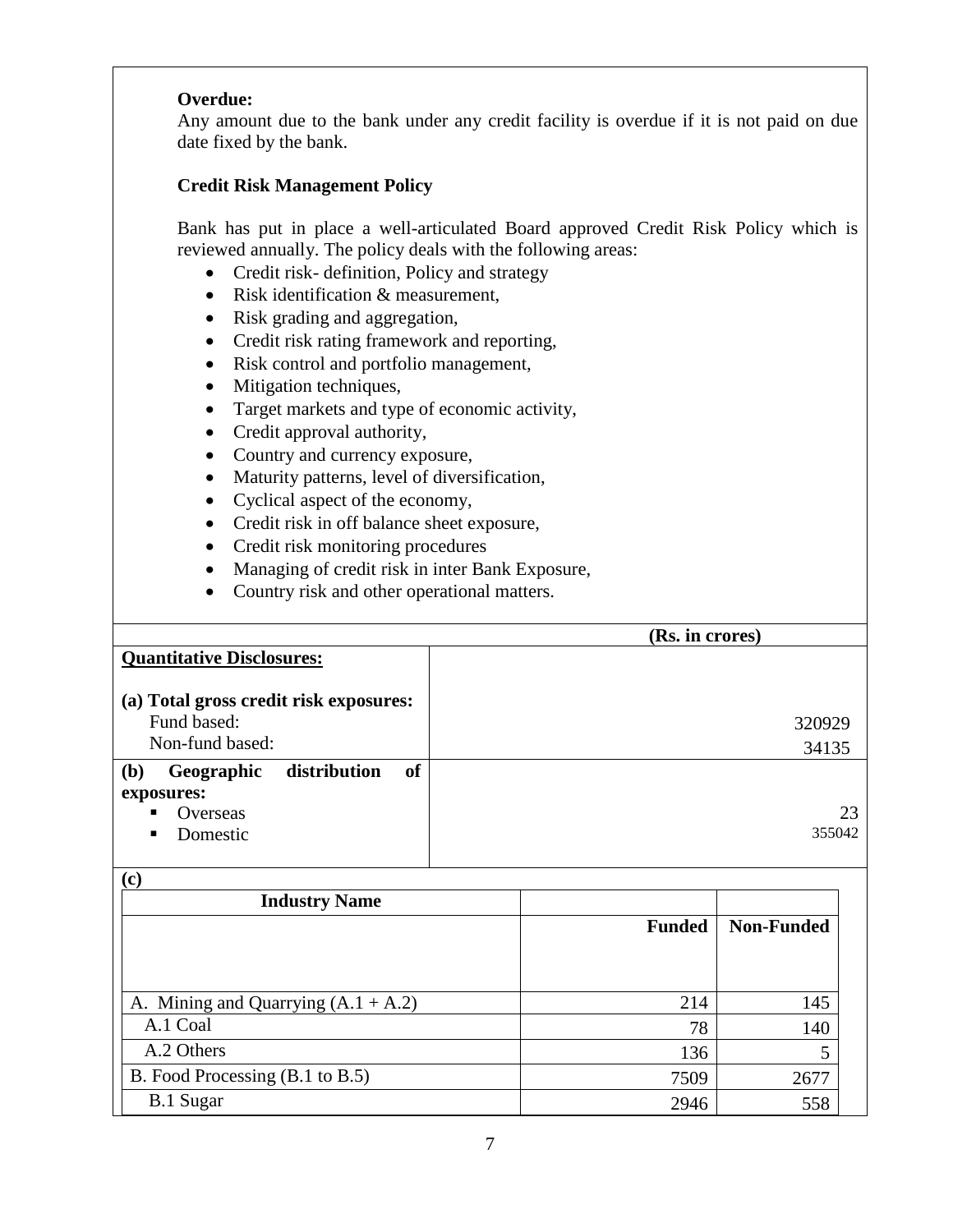| <b>B.2 Edible Oils and Vanaspati</b>              | 1267           | 1513     |
|---------------------------------------------------|----------------|----------|
| B.3 Tea                                           | 272            |          |
| <b>B.4 Coffee</b>                                 | $\overline{2}$ | $_{0}$   |
| <b>B.5 Others</b>                                 | 3022           | 606      |
| C. Beverages (excluding Tea & Coffee) and         |                |          |
| Tobacco                                           | 195            | $\theta$ |
| C.1 Tobacco and tobacco products                  | 10             | $_{0}$   |
| C.2 Others                                        | 185            | $\theta$ |
| D. Textiles                                       | 7265           | 1809     |
| D.1 Cotton                                        | 3517           | 232      |
| D.2 Jute                                          | 146            | 36       |
| D.3 Man-made,                                     | 17             | $\Omega$ |
| D.4 Others                                        | 3585           | 1542     |
| Out of D (i.e., Total Textiles) to Spinning Mills | 86             | $\Omega$ |
| E. Leather and Leather products                   | 78             | 12       |
| F. Wood and Wood Products                         | 101            | 46       |
| G. Paper and Paper Products                       | 571            | 283      |
| H. Petroleum (non-infra), Coal Products (non-     |                |          |
| mining) and Nuclear Fuels                         | 1193           | 148      |
| I. Chemicals and Chemical Products (Dyes, Paints, |                |          |
| etc.) $(I.1 \text{ to } I.4)$                     | 4273           | 1145     |
| I.1 Fertilizers                                   | 1336           |          |
| I.2 Drugs and Pharmaceuticals                     | 1335           | 806      |
| I.3 Petro-chemicals (excluding under              |                |          |
| Infrastructure)                                   | 368            | 36       |
| I.4 Others                                        | 1234           | 301      |
| J. Rubber, Plastic and their Products             | 256            | 95       |
| K. Glass & Glassware                              | 48             |          |
| L. Cement and Cement Products                     | 1791           | 199      |
| M. Basic Metal and Metal Products $(M.1 + M.2)$   | 12385          | 2668     |
| M.1 Iron and Steel                                | 9687           | 2183     |
| M.2 Other Metal and Metal Products                | 2698           | 485      |
| N. All Engineering $(N.1 + N.2)$                  | 5070           | 5187     |
| N.1 Electronics                                   | 797            | 130      |
| N.2 Others                                        | 4273           | 5057     |
| O. Vehicles, Vehicle Parts and Transport          |                |          |
| Equipments                                        | 925            | 791      |
| P. Gems and Jewellery                             | 1803           | 400      |
| Q. Construction                                   | 7363           | 1669     |
| R. Infrastructure (a to d)                        | 49219          | 3724     |
| R.a Transport (a.1 to a.6)                        | 10573          | 564      |
| R.a.1 Roads and Bridges                           | 6933           | 285      |
| R.a.2 Ports                                       | 685            | 60       |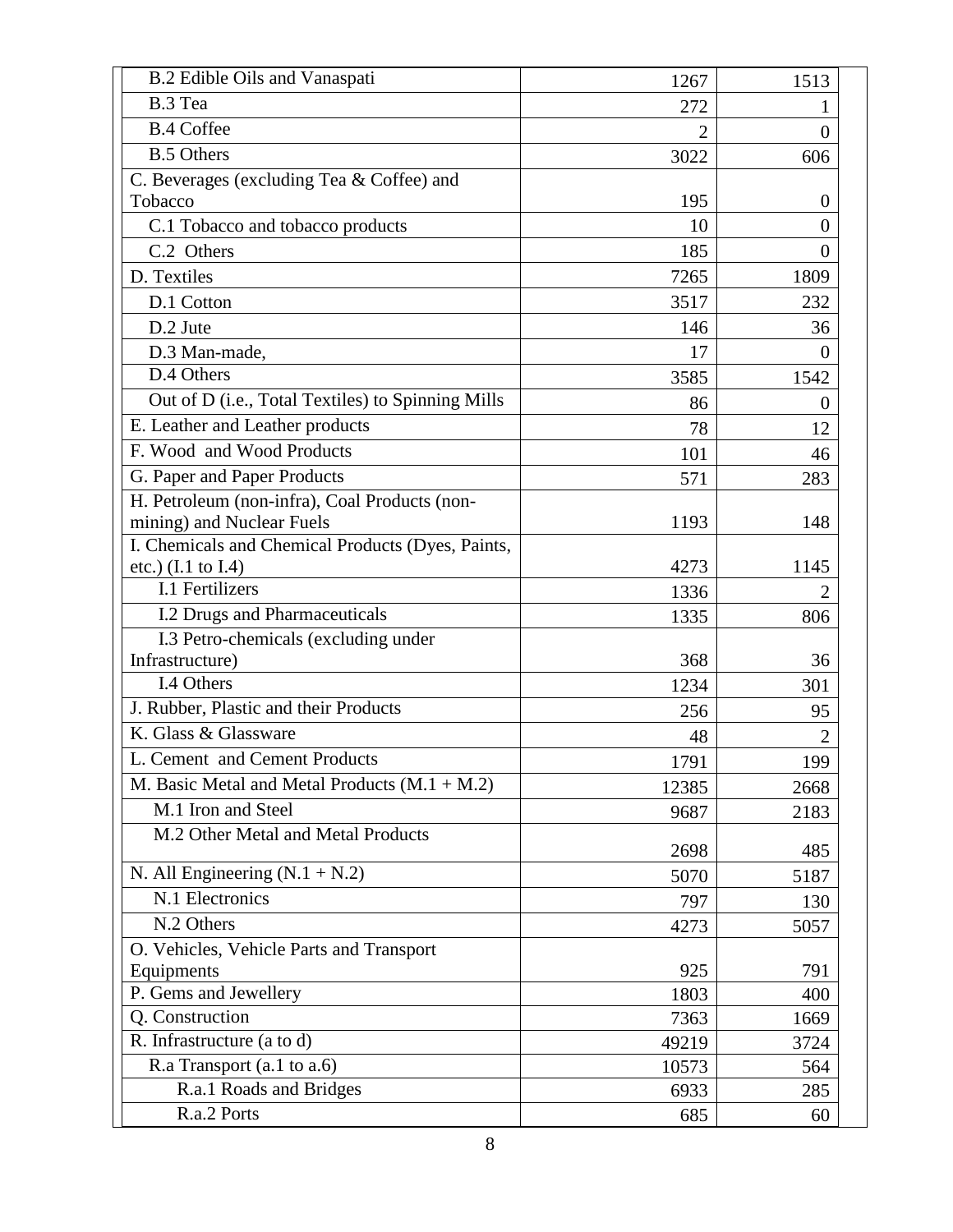| R.a.3 Inland Waterways                          | 108            | $\boldsymbol{0}$ |
|-------------------------------------------------|----------------|------------------|
| R.a.4 Airport                                   | 1262           | 7                |
| R.a.5 Railway Track, tunnels, viaducts,         |                |                  |
| bridges                                         | 1583           | 212              |
| R.a.6 Urban Public Transport (except rolling    |                |                  |
| stock in case of urban road transport)          |                |                  |
|                                                 | 4              | $\theta$         |
| b. Energy $(b.1 to b.6)$                        | 29799          | 753              |
| b.1 Electricity (Generation)                    | 13539          | 645              |
| b.1.1 Central Govt PSUs                         | 1353           | $\Omega$         |
| b.1.2 State Govt PSUs (incl. SEBs)              | 3331           | 350              |
| b.1.3 Private Sector                            | 8856           | 295              |
| b.2 Electricity (Transmission)                  | 895            | 90               |
| b.2.1 Central Govt PSUs                         | $\theta$       | $\theta$         |
| <b>b.2.2</b> State Govt PSUs (incl. SEBs)       | 370            | 90               |
| b.2.3 Private Sector                            | 525            | $\theta$         |
| b.3 Electricity (Distribution)                  | 13174          | 18               |
| b.3.1 Central Govt PSUs                         | $\overline{0}$ | $\theta$         |
| b.3.2 State Govt PSUs (incl. SEBs)              | 13146          | $\theta$         |
| b.3.3 Private Sector                            | 28             | 18               |
| R.b.4 Oil Pipelines                             | 1123           | $\theta$         |
| R.b.5 Oil/Gas/Liquefied Natural Gas (LNG)       |                |                  |
| storage facility                                | 841            | $\Omega$         |
| R.b.6 Gas Pipelines                             | 227            | $\overline{0}$   |
| R.c. Water and Sanitation (c.1 to c.7)          | 1085           | 38               |
| R.c.1 Solid Waste Management                    | 80             | $\Omega$         |
| R.c.2 Water supply pipelines                    | $\theta$       | $\Omega$         |
| R.c.3 Water treatment plants                    | 309            | 38               |
| R.c.4 Sewage collection, treatment and          |                |                  |
| disposal system                                 | 696            | $\overline{0}$   |
| R.c.5 Irrigation (dams, channels,               |                |                  |
| embankments etc)                                | 1              | $\theta$         |
| R.c.6 Storm Water Drainage System               | $\overline{0}$ | 0                |
| R.c.7 Slurry Pipelines                          | $\overline{0}$ | $\overline{0}$   |
|                                                 |                |                  |
| R.d. Communication (d.1 to d.3)                 | 3051           | 2116             |
| R.d.1 Telecommunication (Fixed network)         | $\theta$       | $\theta$         |
| R.d.2 Telecommunication towers                  | 2145           | 0                |
| R.d.3 Telecommunication and Telecom             |                |                  |
| Services                                        | 906            | 2116             |
| R.e. Social and Commercial Infrastructure (e.1) |                |                  |
| to $e.9$                                        | 3812           | 49               |
| R.e.1 Education Institutions (capital stock)    | 1152           | 32               |
| R.e.2 Hospitals (capital stock)                 | 368            | $\theta$         |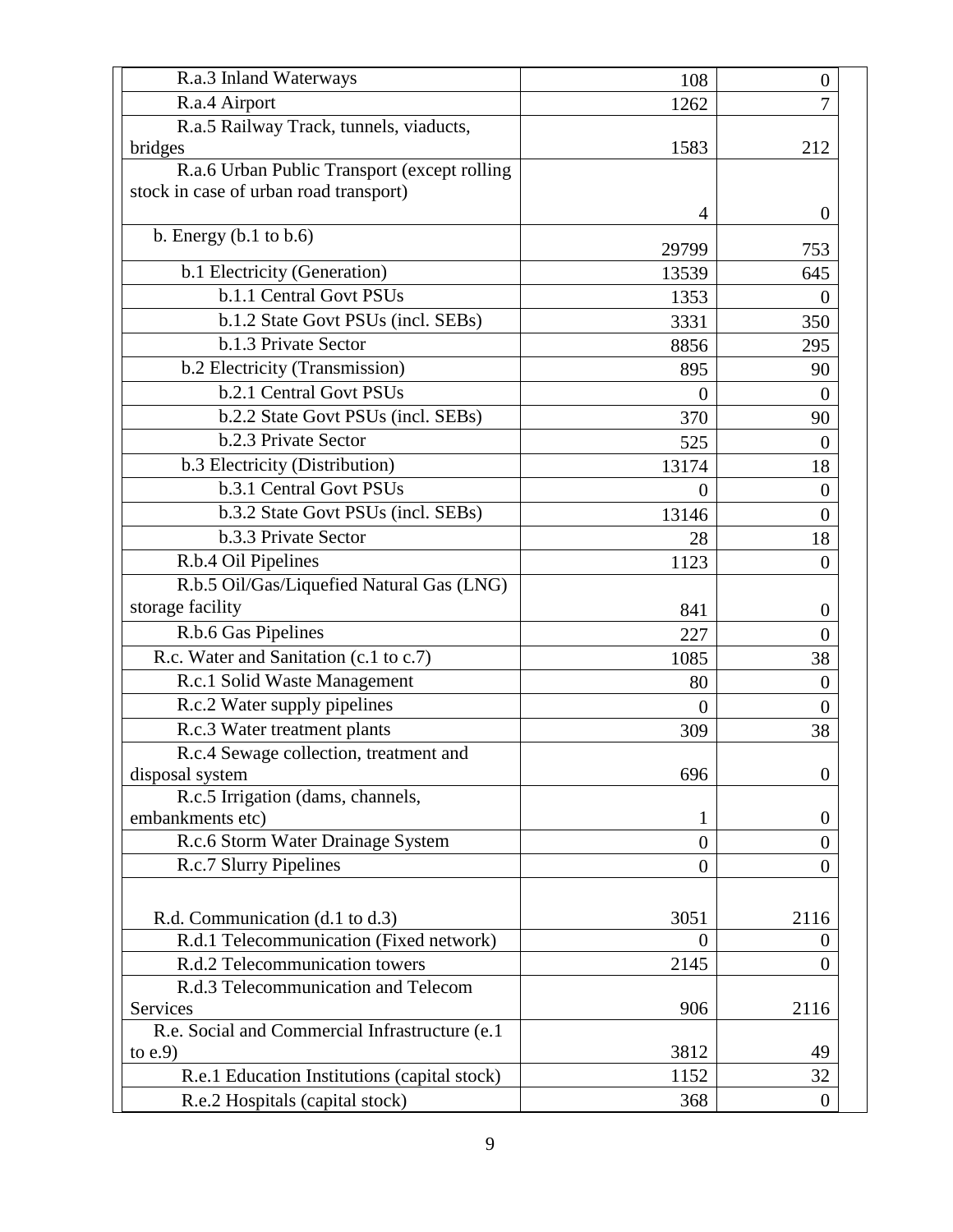| R.e.3 Three-star or higher category<br>classified hotels located outside cities with                                                                                                                                                   |                                                                                  |                               |
|----------------------------------------------------------------------------------------------------------------------------------------------------------------------------------------------------------------------------------------|----------------------------------------------------------------------------------|-------------------------------|
| population of more than 1 million                                                                                                                                                                                                      | 498                                                                              | 12                            |
| R.e.4 Common infrastructure for industrial                                                                                                                                                                                             |                                                                                  |                               |
| parks, SEZ, tourism facilities and agriculture                                                                                                                                                                                         |                                                                                  |                               |
| markets                                                                                                                                                                                                                                | 1722                                                                             | 5                             |
| R.e.5 Fertilizer (Capital investment)                                                                                                                                                                                                  | 40                                                                               | $\overline{0}$                |
| R.e.6 Post harvest storage infrastructure for                                                                                                                                                                                          |                                                                                  |                               |
| agriculture and horticultural produce including                                                                                                                                                                                        |                                                                                  |                               |
| cold storage                                                                                                                                                                                                                           | 32                                                                               | $\overline{0}$                |
| R.e.7 Terminal markets                                                                                                                                                                                                                 | $\boldsymbol{0}$                                                                 | 0                             |
| R.e.8 Soil-testing laboratories                                                                                                                                                                                                        | $\overline{0}$                                                                   | $\overline{0}$                |
| R.e.9 Cold Chain                                                                                                                                                                                                                       | $\overline{0}$                                                                   | $\overline{0}$                |
| R.f. Others, if any, please specify                                                                                                                                                                                                    | 898                                                                              | 203                           |
| S. Other Industries, pl. specify                                                                                                                                                                                                       | 9896                                                                             | 405                           |
| All Industries (A to S)                                                                                                                                                                                                                | 110157                                                                           | 21405                         |
| Residuary other advances (to tally with gross                                                                                                                                                                                          |                                                                                  |                               |
| advances)                                                                                                                                                                                                                              | 114463                                                                           | 5263                          |
| <b>Total</b>                                                                                                                                                                                                                           | 224620                                                                           | 26668                         |
| Day 1<br>02days to 07days:<br>08days to 14days:<br>15days to 30days:<br>31 days to 3 months:<br>Above 3months to 6months:<br>Above 6months to 12months:<br>Above 12months to 36months:<br>Above 36months to 60months:<br>Over 60 month | 4259<br>2975<br>1417<br>5070<br>5104<br>5003<br>8459<br>74114<br>23799<br>101294 |                               |
| <b>Total</b>                                                                                                                                                                                                                           | 231494                                                                           |                               |
| (e) Amount of NPAs (Gross) –<br>Substandard<br>Doubtful<br>Loss                                                                                                                                                                        |                                                                                  | 27251<br>6033<br>20536<br>682 |
| (f) Net NPAs                                                                                                                                                                                                                           |                                                                                  | 14218                         |
| (g) NPA Ratios<br>Gross NPAs to gross advances<br>Net NPAs to net advances                                                                                                                                                             |                                                                                  | 17.81%<br>10.20%              |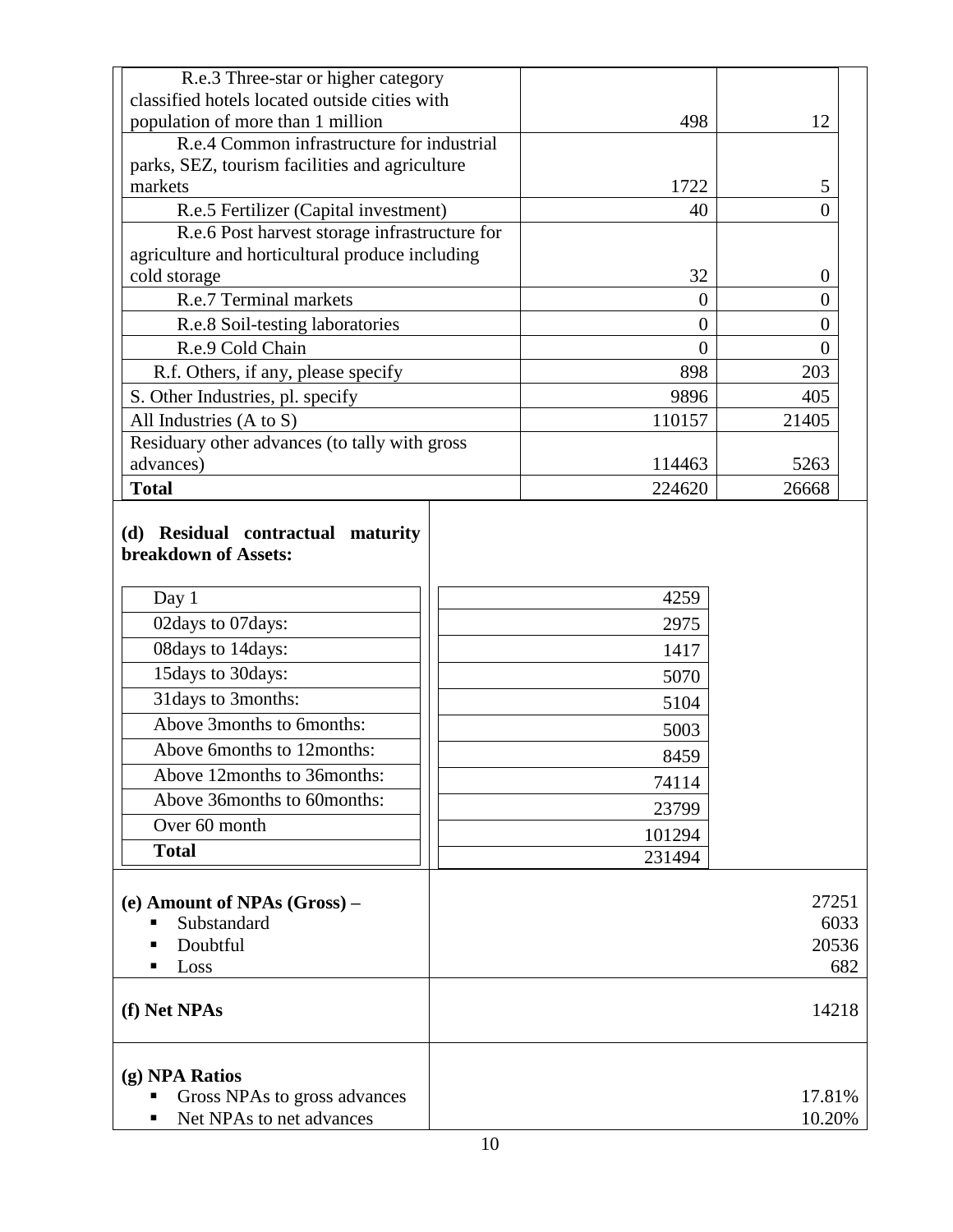| (h) Movement of NPAs (Gross)<br>Opening balance<br>ш<br><b>Additions</b><br>Reductions<br>NPA (Gross)<br>п                   | 22721<br>10488<br>5957<br>27251 |
|------------------------------------------------------------------------------------------------------------------------------|---------------------------------|
| (i) Movement of provisions for NPAs<br>Opening balance<br>ш<br>Provisions made<br>during the<br>п<br>period<br>Write-off $+$ | 8238<br>6028                    |
| Write-back of excess provisions<br>п<br>Closing balance<br>п                                                                 | 2403<br>11862                   |
| <b>Non-Performing</b><br>(j)<br>of<br><b>Amount</b><br><b>Investments</b>                                                    | 560                             |
| (k) Amount of provisions held for<br>non-performing investments                                                              | 389                             |
| <b>(I)</b><br><b>Movement</b><br><sub>of</sub>                                                                               |                                 |
| provisions/depreciation<br>on                                                                                                |                                 |
| investments:                                                                                                                 |                                 |
|                                                                                                                              |                                 |
| Opening balance<br>п                                                                                                         | 1027                            |
| Provisions made<br>during<br>п<br>the<br>period<br>п                                                                         | 768                             |
| Write-off<br>Write back of excess provision<br>п                                                                             | 99                              |

# **Table DF-5**

#### **Credit risk: disclosures for portfolios subject to the standardized approach**

#### **Qualitative Disclosures**

- a. The Bank has adopted Standardized approach for computation of capital charge for Credit risk as per RBI guidelines. These guidelines envisage different risk weights for different asset classes, which have been duly applied.
- b. The Bank has recognized the ratings issued by six External Credit Rating Agencies identified by RBI viz., CRISIL Ltd., CARE, ICRA Ltd., India ratings and research pvt ltd, SMERA rating ltd and BRICKWORK to rate the exposures of its clients.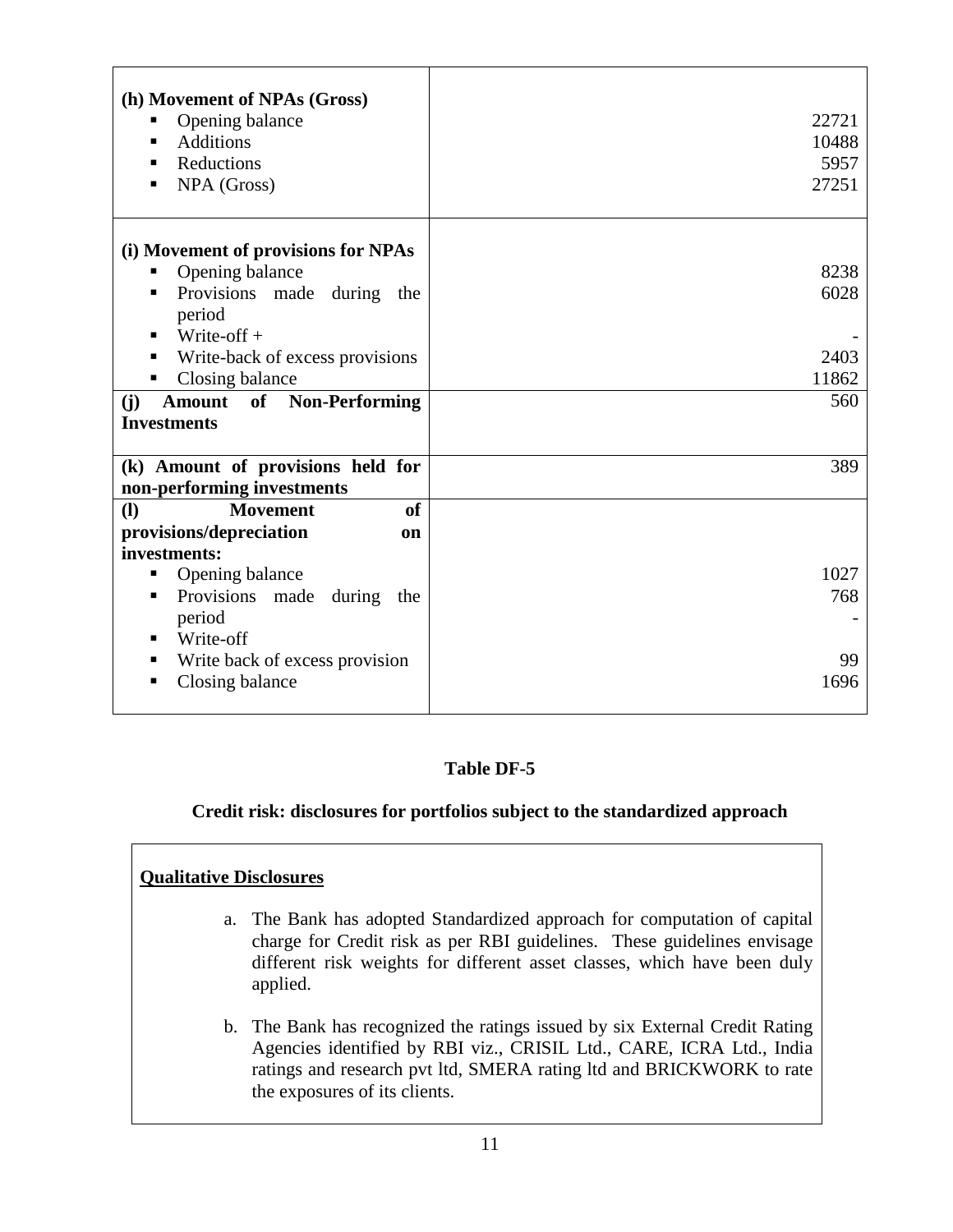- c. These agencies rate all fund and non-fund based exposures. The ratings awarded by these agencies to the bank"s clients are adopted for assigning risk-weights.
- d. In case of bank"s investment in particular issues of Corporate, the issue specific rating of the rating agency is reckoned to assign the risk weight.

|                                                                                                                                                                                                                                   | Rs. in crores |
|-----------------------------------------------------------------------------------------------------------------------------------------------------------------------------------------------------------------------------------|---------------|
| <b>Quantitative Disclosures:</b>                                                                                                                                                                                                  |               |
| (b) For exposure amounts after risk mitigation<br>subject to the standardized approach, amount of a<br>bank's outstanding (rated and unrated) in the<br>following three major risk buckets as well as those<br>that are deducted: |               |
| $\blacksquare$ Below 100 % risk weight:                                                                                                                                                                                           | 253584        |
| $\blacksquare$ 100 % risk weight:                                                                                                                                                                                                 | 52531         |
| More than 100 % risk weight:                                                                                                                                                                                                      | 48950         |
| • Amount Deducted-CRM                                                                                                                                                                                                             | 12609         |
|                                                                                                                                                                                                                                   |               |

#### **Table DF-6 Credit risk mitigation: disclosures for standardized approaches**

# **Qualitative Disclosures**

**Policies and processes for collateral valuation and management;**

Bank has well defined credit risk mitigation and collateral management policy. The main types of collaterals accepted by bank are cash and near cash securities, land and building, plant and machinery etc.

**A description of the main types of collateral taken by the bank;**

Bank accepts personal guarantees, corporate guarantees and guarantees issued by sovereigns and banks. Collaterals are valued at fair market value and at regular intervals as per the policy guidelines.

RBI guidelines recognize various types of financial collaterals for the purpose of credit risk mitigation. The guidelines further provide recognition of guarantees as one of the credit risk mitigants. Bank has put in place suitable policy measures to capture these elements.

 **Rs in crores**

**Quantitative Disclosures**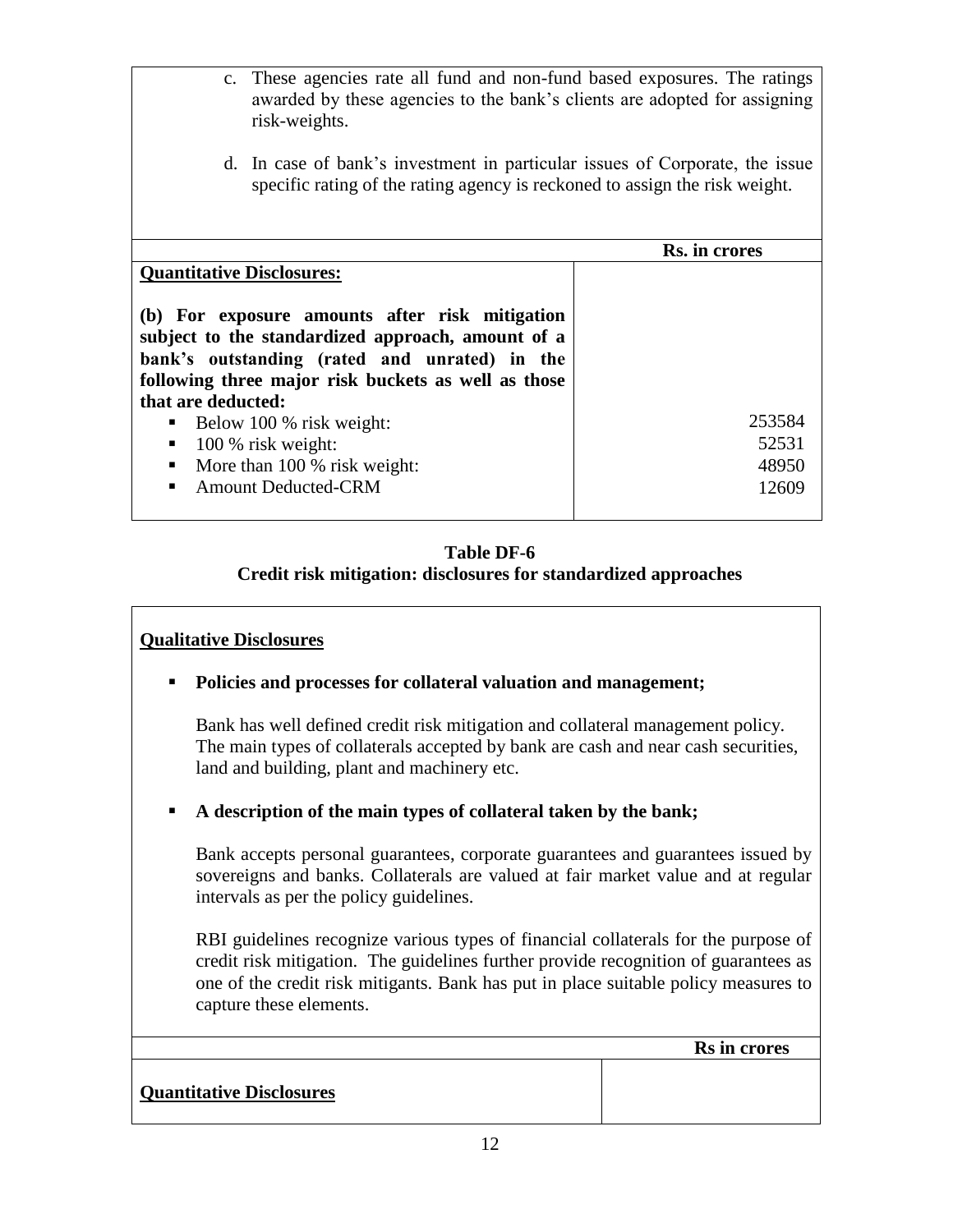| (b) For disclosed credit risk portfolio under the standardized |      |
|----------------------------------------------------------------|------|
| approach, the total exposure that is covered by:               |      |
| eligible financial collateral;                                 |      |
| Fund based                                                     |      |
| Non fund based                                                 | 1049 |
|                                                                | 2118 |
|                                                                |      |

# **Table DF-7**

| <b>Qualitative Disclosures:</b><br><b>NIL</b>                                                                                                                                                                                                                               |              |  |
|-----------------------------------------------------------------------------------------------------------------------------------------------------------------------------------------------------------------------------------------------------------------------------|--------------|--|
|                                                                                                                                                                                                                                                                             | Rs in crores |  |
| <b>Quantitative Disclosures</b>                                                                                                                                                                                                                                             |              |  |
| <b>Banking Book</b>                                                                                                                                                                                                                                                         |              |  |
| (d) The total amount of exposures securitized by the<br>bank                                                                                                                                                                                                                | <b>NIL</b>   |  |
| (e) For exposures securitized losses recognized by the<br>bank during the current period broken down by the<br>exposure type (eg. Credit cards, housing loans, auto<br>loans etc. detailed by underlying security)                                                          | <b>NIL</b>   |  |
| (f) Amount of assets intended to be securitized within a<br>year                                                                                                                                                                                                            | <b>NIL</b>   |  |
| $(g)$ Of (f), the amount of assets originated within a year<br>before securitization                                                                                                                                                                                        | <b>NIL</b>   |  |
| (h) The total amount of exposures securitized (by<br>exposure type) and unrecognized gain or losses on sale<br>by exposure type                                                                                                                                             | <b>NIL</b>   |  |
| (i) Aggregate amount of :<br>- On balance sheet securitization exposures retained or<br>purchased broken down by exposure type and-<br>Off balance sheet securitization exposures broken                                                                                    | Nil          |  |
| down by exposure type<br>(j) Aggregate amount of securitisation exposures<br>retained or purchased and the associated capital charges<br>broken down between exposures and further broken<br>down into different risk weight bands for each<br>regulatory capital approach. | Nil          |  |
| Exposures that have been deducted entirely from Tier 1<br>capital, credit enhancing I/Os deducted from Total<br>Capital, and other exposures deducted from total capital<br>(by exposure type)                                                                              | Nil          |  |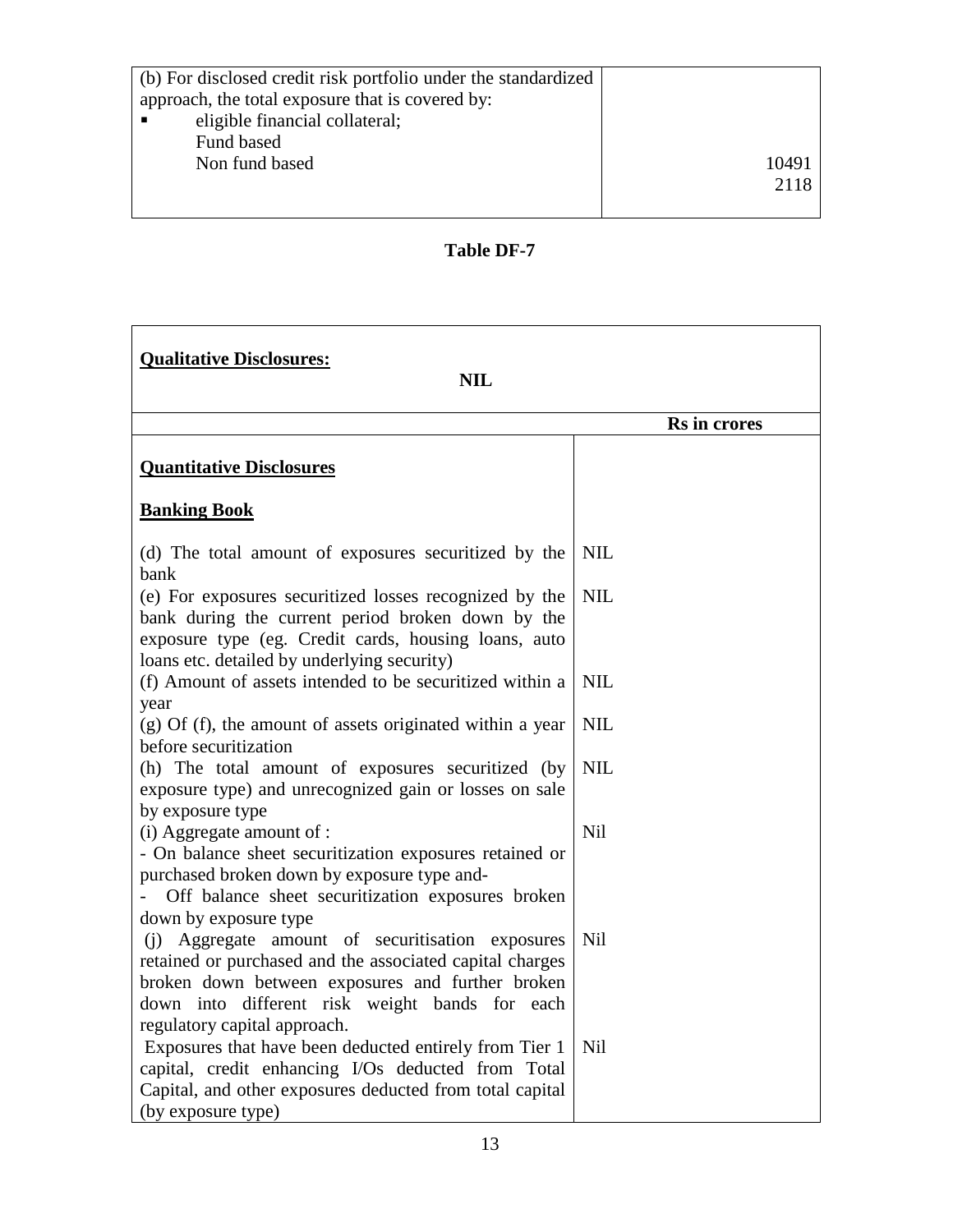| <b>Quantitative Disclosures</b>                          |            |
|----------------------------------------------------------|------------|
| <b>Trading Book:</b>                                     |            |
|                                                          |            |
| (k) Aggregate amount of exposures securitized by the     | Nil        |
| bank for which the bank has retained some exposures      |            |
| and which is subject to the market risk approach by      |            |
| exposure type                                            |            |
| (l) Aggregate amount of :                                | Nil        |
| - On balance sheet securitization exposures retained or  | <b>Nil</b> |
|                                                          |            |
| purchased broken down by exposure type and-              |            |
| Off balance sheet securitization exposures broken        | Nil        |
| down by exposure type                                    |            |
| Aggregate amount of securitization exposures<br>(m)      | Nil        |
| retained or purchased separately for :                   |            |
| - securitization exposures retained or purchased subject | Nil        |
| to comprehensive risk measure risk measure for specific  |            |
| risk: and                                                |            |
| - securitization exposures subject to the securitization | <b>Nil</b> |
| framework for specific risk broken down into different   |            |
| risk weight bands                                        |            |
| (n) Aggregate amount of :                                | <b>Nil</b> |
| The capital requirement s for the securitization         | Nil        |
| exposures, subject to the securitization framework       |            |
| broken down into different risk weight bands             |            |
| Securitization exposures that are deducted entirely      | <b>Nil</b> |
| from Tier 1 capital, credit enhancing I/O deducted from  |            |
| total capital, and other exposures deducted from total   |            |
| capital (by exposure type)                               |            |
|                                                          |            |

#### **Table DF-8**

#### **Market risk in trading book**

#### **Qualitative disclosures**

The bank has well defined Investment and Market Risk Management Policy. This policy covers all important areas of market risk measurement.

Bank defines Market Risk as the risk of loss in on-balance sheet and off-balance sheet positions arising from movements in market process, in particular, changes in interest rates, exchange rates and equity and commodity prices.

The bank has adopted Standardized Duration Approach for measuring the capital requirements for market risk as prescribed by RBI.

#### **Policies for management of Market Risk:**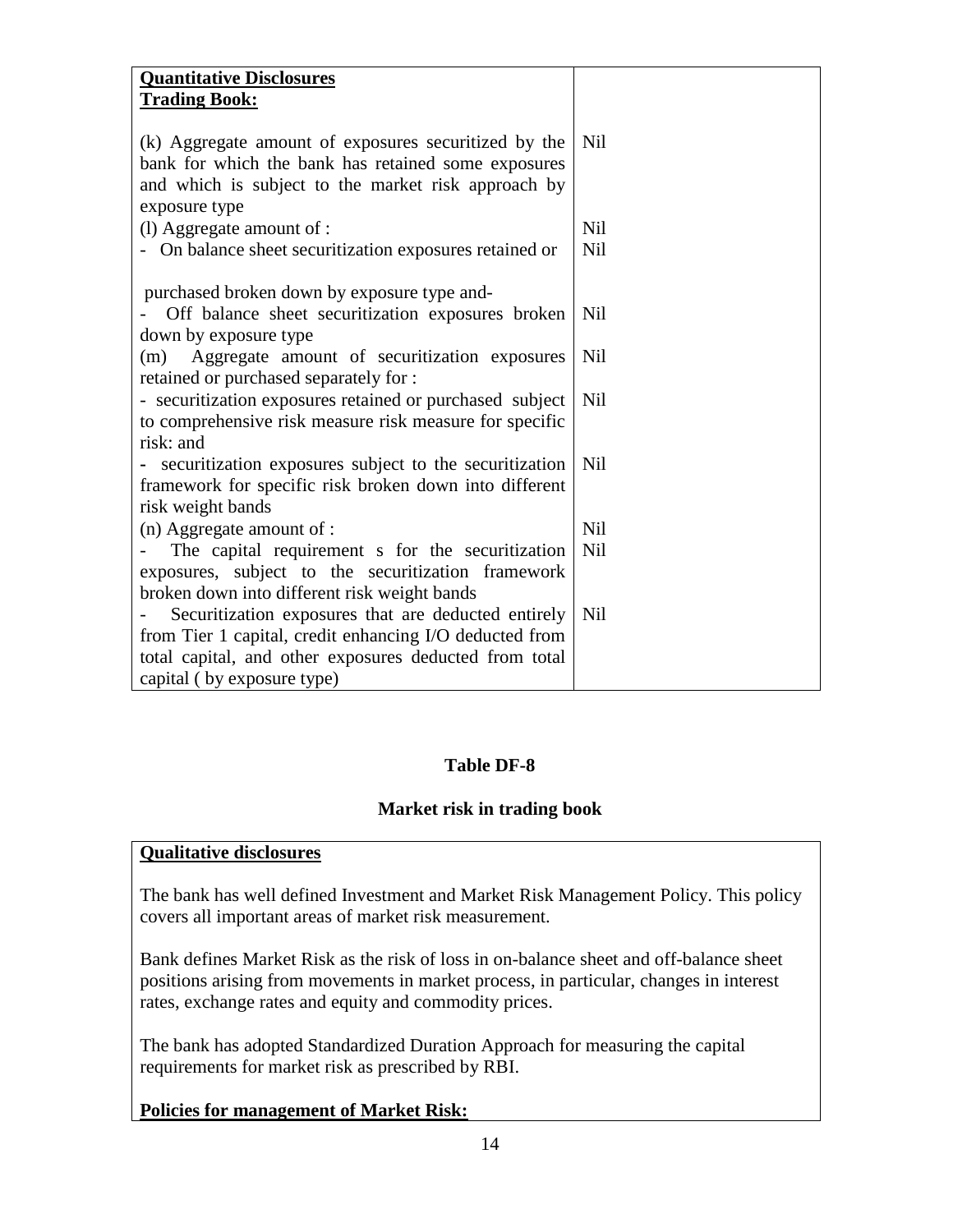The bank has put in place board approved Investment and Market Risk Management Policy for effective management of Market Risk in the bank. Other policies which also deal with Market Risk Management are Asset Liability Management Policy and Policy on Foreign Exchange Operations.

The policies set various prudential exposure limits and risk limits for ensuring that the operations are in line with bank"s expectations of return through proper Market Risk Management and Asset Liability Management.

#### **Asset-Liability Management**

The ALM Policy is the framework of the ALM process. Bank"s balance sheet has mixed exposure to different levels of financial risk. The goal of bank is to maximize its profitability, but do so in a manner that does not expose the bank to excessive levels of risk which will ultimately affect the profitability. The Policy defines the limits for key measure of risk limits that have been established to specifically accommodate a bank"s unique balance complexion, strategic direction, and appetite for risk.

# **Liquidity Risk**

Liquidity Risk is managed through GAP analysis, based on residual maturity/behavior pattern of assets and liabilities. Bank is regularly submitting LCR returns and has also put in place contingency funding plan. Prudential limits are prescribed for different residual maturity time buckets for efficient Asset Liability Management Liquidity profile of the bank is also evaluated through various liquidity ratios.

#### **Interest rate risk**

Interest rate risk is managed through Gap analysis of rate sensitive assets and liabilities and is monitored through prudential limits. Bank also estimates risk periodically against adverse movements in interest rate for assessing the impact on Net Interest Income and economic Value of Equity.

#### **Quantitative disclosures**

| <b>Capital Requirement for Market Risk</b> | <b>Capital Charge</b> |
|--------------------------------------------|-----------------------|
| <b>Interest Rate Risk</b>                  | Rs. 736 Cr            |
| <b>Equity Position Risk</b>                | Rs. 753Cr             |
| <b>Foreign Exchange Risk</b>               | Rs.4Cr                |
| <b>TOTAL</b>                               | Rs. 1493 Cr           |
|                                            |                       |

#### **Table DF-9**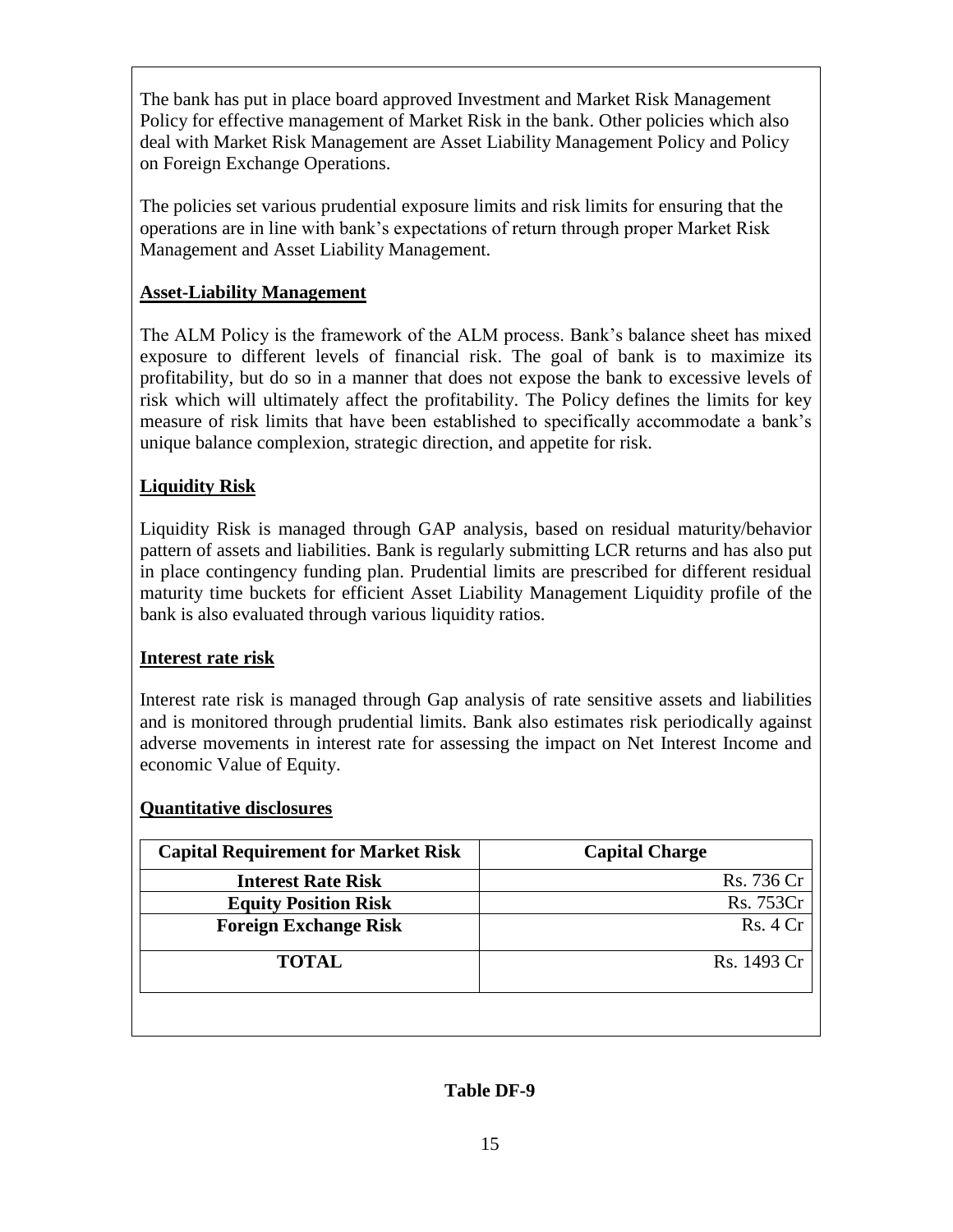#### **Qualitative disclosures**

.

Operational Risk is the risk of losses resulting from inadequate or failed internal processes, people and systems or from external events. Operational Risk includes legal risk but excludes strategic and reputation risks. Operational Risk Management in the Bank is guided by a well defined Operational Risk Management Policy which is reviewed every year. The bank has initiated pro-active steps to equip itself to migrate to advanced approaches under Operational Risk and has started collation of data pertaining to Operational Risk loss events through Loss Data Management, Risk & control Self Assessment (RCSA), Key Risk Indicators (KRI) & Scenario Analysis. Bank is also a member of loss data consortium 'CORDEx' for external loss data base.

The Bank had already approached RBI for moving to The Standardised Approach and is now making efforts to move directly to Advance Measurement Approach.

The bank has provided capital for operational risk as per Basic Indicator Approach. Accordingly the capital requirement for operational risk as on 31.03.2017 is Rs.1181 Crores.

#### **Table DF-10**

#### **Interest rate risk in the banking book (IRRBB)**